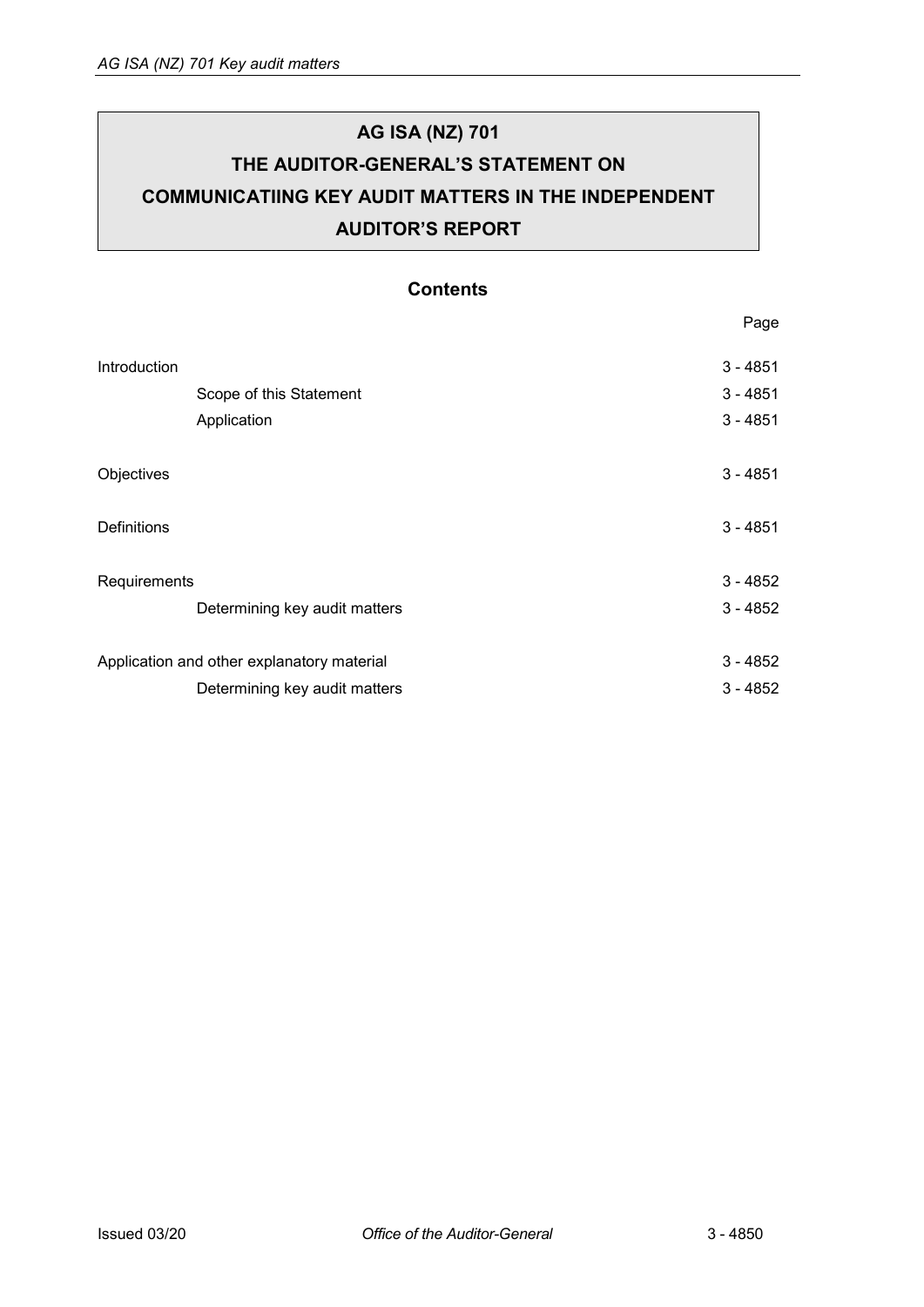# <span id="page-1-0"></span>**Introduction**

### <span id="page-1-1"></span>**Scope of this Statement**

- 1. This Auditor-General's Auditing Statement:
	- (a) establishes the Auditor-General's requirements in relation to ISA (NZ) 701: *Communicating Key Audit Matters in the Independent Auditor's Report* (ISA (NZ)  $701$  $701$ ;<sup>1</sup> and
	- (b) provides additional guidance to reflect the public sector perspective.

### <span id="page-1-2"></span>**Application**

- 2. Compliance with this Statement is mandatory for Appointed Auditors who carry out annual audits on behalf of the Auditor-General. This Statement requires compliance with all of the requirements of ISA (NZ) 701 together with the additional requirements included in this Statement, other than for the audits of FMC reporting entities, where the wording and format of the audit report must meet the requirements of ISA (NZ) 701. Appointed Auditors who carry out annual audits of FMC reporting entities on behalf of the Auditor-General shall comply with the additional requirements included in this Statement.
- 3. This Statement applies to audits of financial statements and/or performance information that have been prepared for reporting periods ending on or after 1 April 2020, although earlier application is encouraged.

## <span id="page-1-3"></span>**Objectives**

4. The objectives of the Appointed Auditor are to determine key audit matters and, having formed an opinion on the financial statements and, where applicable, performance information, communicate those matters by describing them in the auditor's report.<sup>[2](#page-1-6)</sup>

# <span id="page-1-4"></span>**Definitions**

- 5. For the purpose of this Auditor-General's Auditing Statement, the defined terms have the meanings attributed:
	- (a) in the Glossary of Terms issued by the New Zealand Auditing and Assurance Standards Board (the NZAuASB glossary) of the External Reporting Board (although,

-

<span id="page-1-5"></span>The ISA (NZ) Auditing Standards are scoped so that they apply to audits of "historical financial information". However, for the purposes of the Auditor-General's Auditing Standards and Statements, all references to "historical financial information" should be read as the audit of "historical financial and performance information".

<span id="page-1-6"></span>The objective should be read in addition to the objectives in AG ISA (NZ) 700.